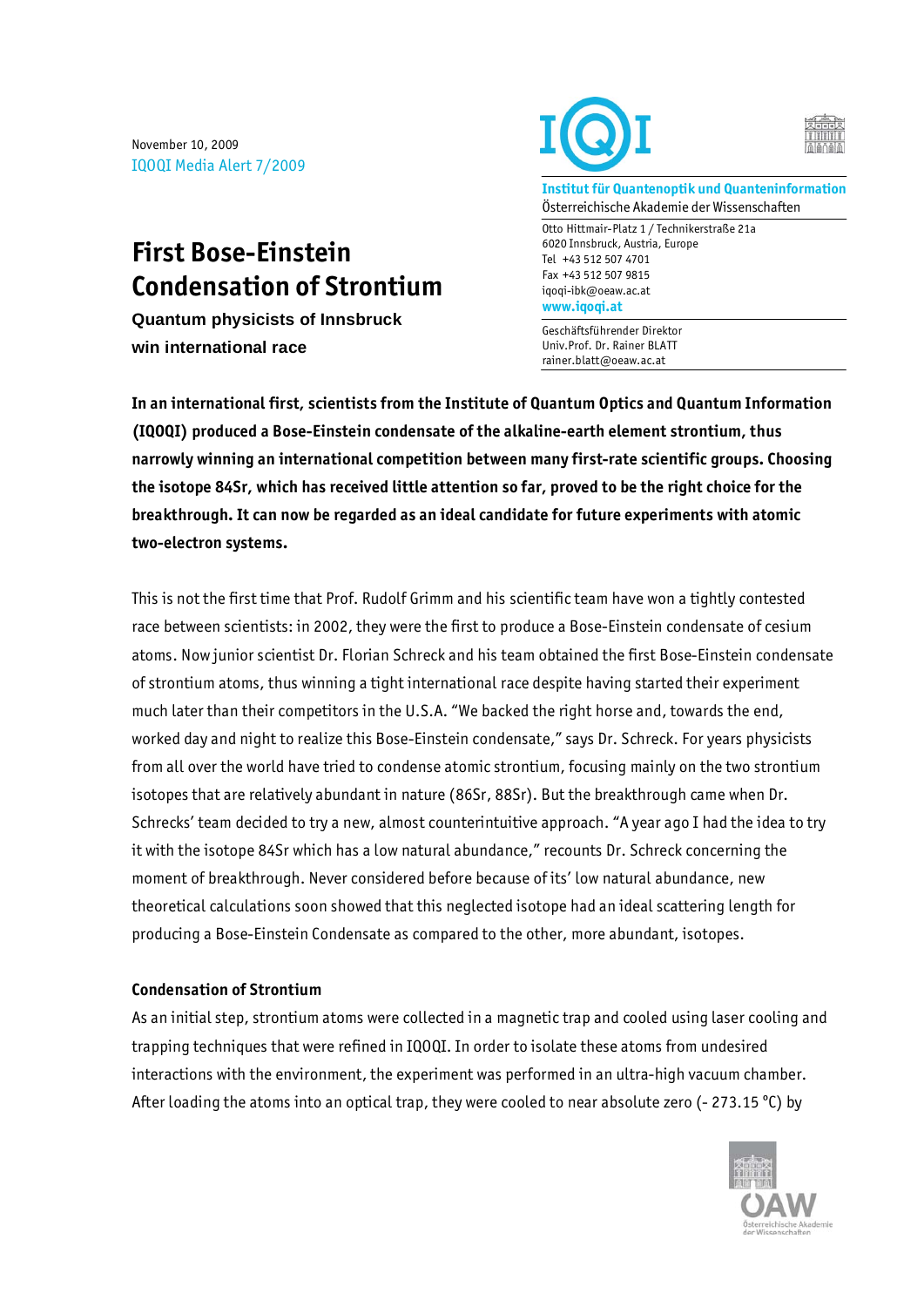evaporative cooling techniques made possible due to the excellent scattering properties of this particular isotope – the atoms collide and thermalize without being lost due to molecule formation. This was the crucial step that was not possible with the other strontium isotopes. In this manner, a Bose-Einstein Condensate of 150,000 atoms was produced. This new form of matter is a purely quantum phenomena where the atoms lose their individual identities and coalesce into a single, collective state. The scientists of the Institute for Quantum Optics and Quantum Information (IQOQI) of the Austrian Academy of Sciences (ÖAW) have now succeeded in doing with strontium what other scientists have done with other chemical elements. Only two weeks after the success of the Innsbruck team, a research group from the U.S. also achieved Bose-Einstein condensation of strontium atoms. Both research results are now published in the same issue of the journal Physical Review Letters.

## **Hot Scientific Topic**

Strontium belongs to the atomic two-electron systems; these are elements whose atoms have two valence electrons. Most of the atoms with one valence electron have already been successfully condensed (the Nobel Prize in Physics was awarded for this achievement in 2001), making Bose-Einstein condensation of two-electron systems a new hot topic in the field of physics. Although ytterbium (2003) and calcium (June 2009) were the first two-electron systems to be condensed, it is with strontium that significantly large Bose-Einstein Condensates have been produced. With Bose-Einstein condensates research in fundamental quantum mechanics can be carried out; these include developing new schemes for quantum computation, modeling condensed matter systems, and performing precision measurements of forces on the micrometer scale, which still pose many challenges to physicists today.

"The opportunities we have at the Institute for Quantum Optics and Quantum Information (IQOQI) are a crucial factor in our success," underlines Rudolf Grimm. "We had a free hand in trying something totally new and, thus, were able to enter this international race." But Dr. Schreck and his team are not stopping there. They have already started working on a new exciting direction; besides the three bosonic isotopes of strontium mentioned above, there is a fermionic isotope, 87Sr, which Dr. Schreck intends to use to produce the first ultracold Fermi gas of strontium atoms.

Publication: Bose-Einstein Condensation of Strontium. Simon Stellmer, Meng Khoon Tey, Bo Huang, Rudolf Grimm und Florian Schreck. Phys. Rev. Lett. 2009 http://link.aps.org/doi/10.1103/PhysRevLett.103.200401

For illustrations go to: http://www.iqoqi.at/download